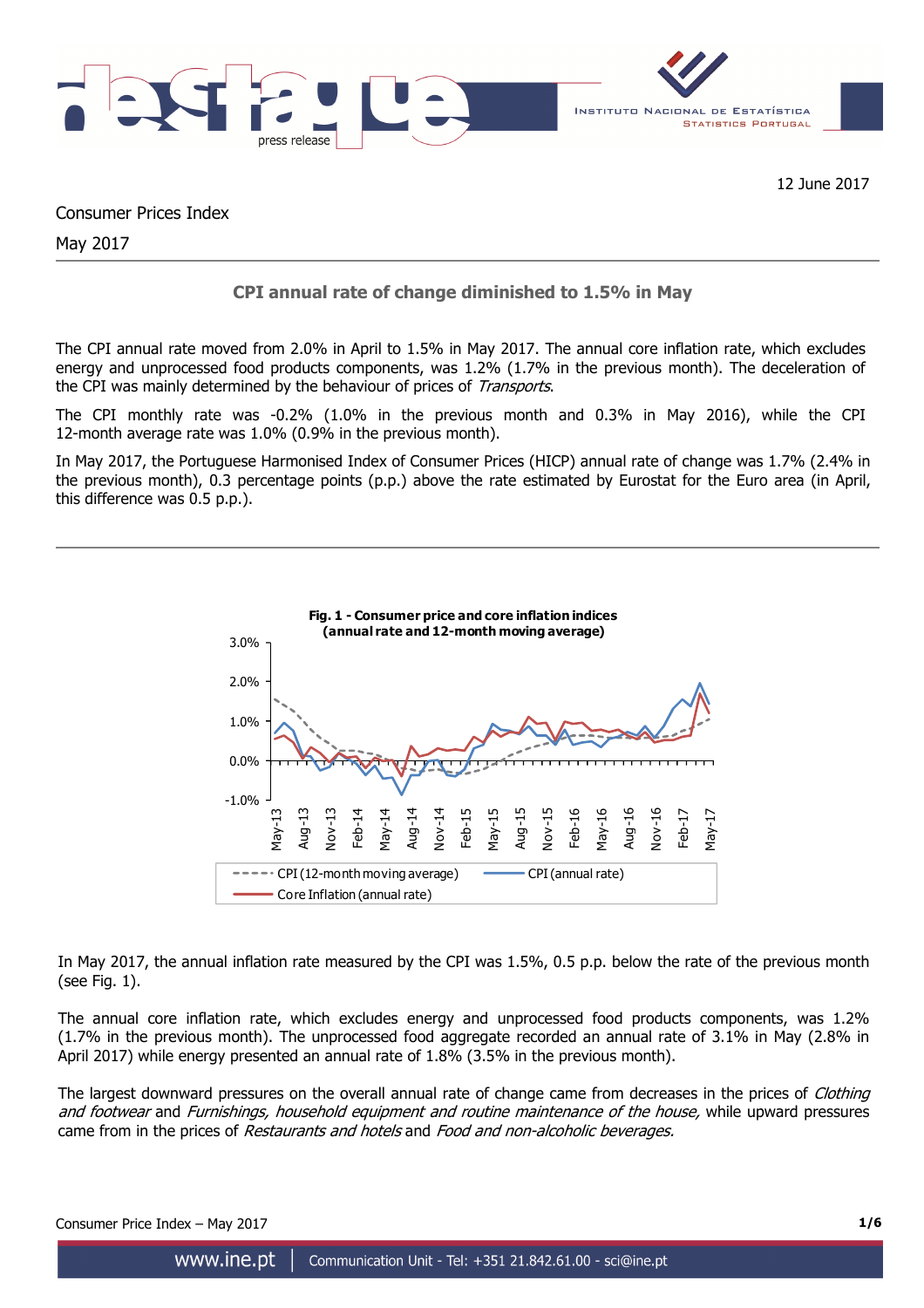

In May, the CPI monthly rate was -0.2% (1.0% in the previous month and 0.3% in May 2016). The main decrease was observed in the prices of Transports, partly influenced by a base effect as the Easter moving holiday occurred in April. On the opposite side, upward contributions were observed in the prices of Food and non-alcoholic beverages.

The CPI 12-month average rate was 1.0% in May (0.9% in the previous month).

In May, the HICP annual rate was 1.7% (2.4% in the previous month) while the HICP monthly rate was -0.3% (0.4% in May 2016).

In April 2017, the annual rate of change of the Portuguese HICP was 0.5 p.p. above than the annual rate of change for the Euro area. That difference is estimated to have decreased to 0.3 p.p. in May 2017.



The HICP 12-month average rate was 1.1% in May (1.0% in April 2017).

# **Housing Rents**

In May the monthly rate of change of the average value of rents per square meter of living area for the whole country was -0.1% (the same value as in the previous month).

The main increase was recorded in the Centro region (0.2%), while the Acores region recorded the lowest rate of change (-0.3%).

The annual change rate for the whole country was 0.9% in May. The main increase was observed in the *Madeira* region (3.2%), while the *Norte* region recorded the main decrease (-0.4%).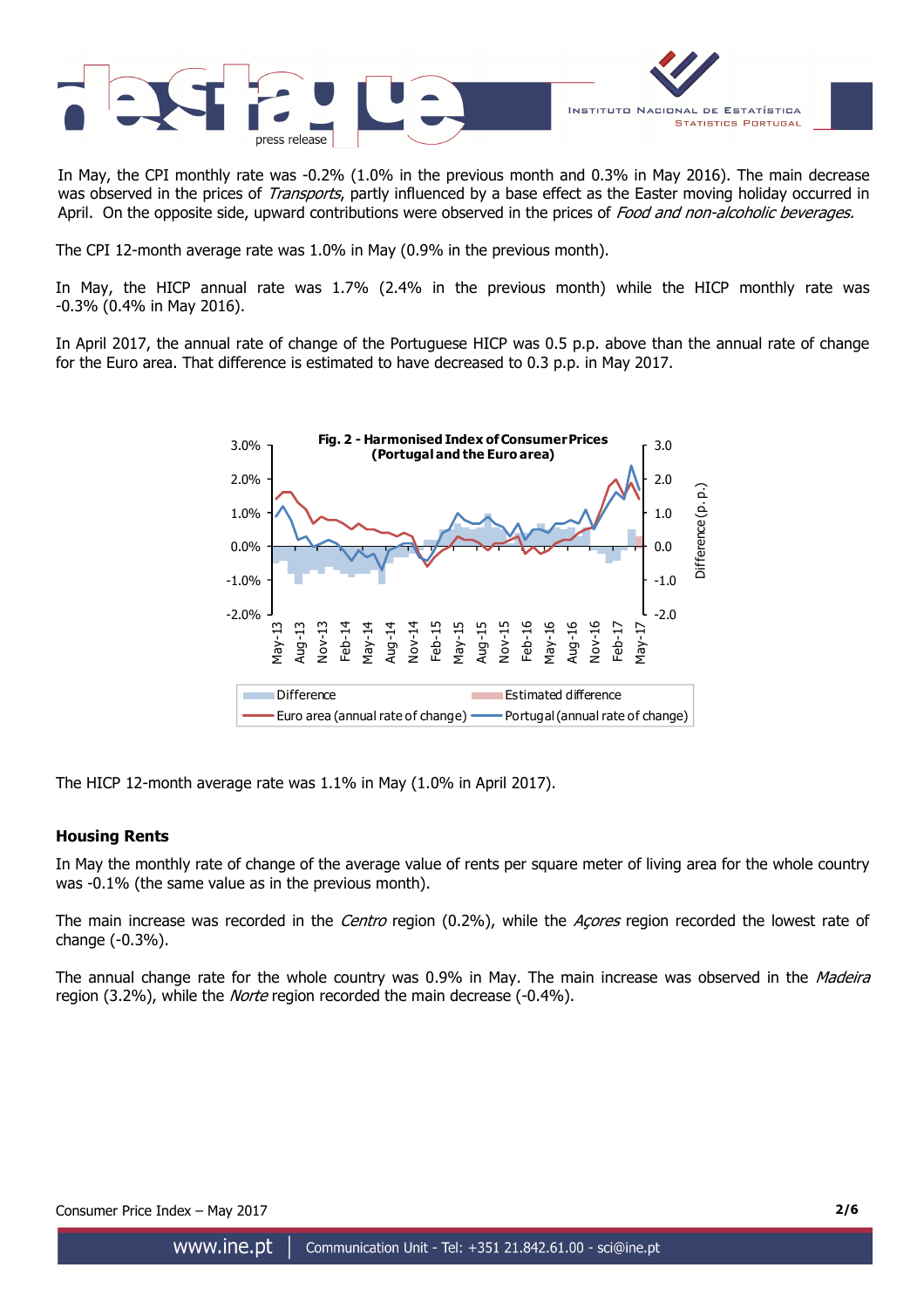



## **Consumer Price Index**

I

The Consumer Price Index (CPI) measures the change over time of the prices of a certain basket of goods and services bought by a "typical" consumer. The CPI has been designed to capture price changes and not to measure price levels.

The CPI is updated every year with the most recent information on prices and quantities. The 2017 CPI weighting structure and the sample of goods and services included in the basket are a result of the combination of three fundamental sources of information: results of the Portuguese National Accounts complemented with the Household Budget Survey and the Census for more detailed levels of expenditure. Administrative data is also used.

The CPI is compiled through the aggregation of seven regional price indexes and the goods and services included in the index are grouped according to the COICOP classification.

|    | <b>Table 1: CPI - COICOP Divisions</b>                                |    |                                  |
|----|-----------------------------------------------------------------------|----|----------------------------------|
| 01 | Food and non-alcoholic beverages                                      | 07 | Transports                       |
| 02 | Alcoholic beverages and tobacco                                       | 08 | Communications                   |
| 03 | Clothing and footwear                                                 | 09 | Recreation and culture           |
| 04 | Housing, water, electricity, gas and other fuels                      | 10 | Education                        |
| 05 | Furnishings, household equipment and routine maintenance of the house | 11 | Restaurants and hotels           |
| 06 | Health                                                                | 12 | Miscellaneous goods and services |
|    |                                                                       |    |                                  |

<sup>1</sup> COICOP: Classification Of Individual Consumption by Purpose

## **Monthly rate**

The monthly rate is the change in the index of a certain month compared with the index of the previous month expressed as a percentage. Although up-to-date, this measure can be affected by seasonal and other effects.

## **Annual rate**

The annual rate is the change in the index of a certain month compared with the index of the same month in the previous year expressed as a percentage. In the presence of a stable seasonal pattern, seasonal effects do not influence this measure.

## **12-month average rate**

The 12-month average rate is the change in the average index of one year compared with the average index of the previous year expressed as a percentage. This moving average is less sensitive to transient changes in prices.

## **Core inflation index (all items CPI excluding unprocessed food and energy products)**

The core inflation index is compiled by excluding the prices of unprocessed food and energy products from the all items CPI. The primary objective of this index is to capture the underlying inflation pressures in the economy.

## **Harmonised Index of Consumer Prices**

The Harmonised Index of Consumer Prices (HICP) is compiled in each member state of the European Union for the purposes of inflation comparisons across EU countries, as required by the Treaty on European Union<sup>1</sup>. This index plays an important role as a guideline for the achievement of the European System of Central Banks primary objective: price stability. In 1998, the European Central Bank adopted the HICP as "the most appropriate price measure" for its definition of price stability in the Euro area<sup>2</sup>.

 $^2$  A stability oriented monetary policy strategy for the ESCB". ECB press notice released on 13 October 1998.

| Consumer Price Index - May 2017 |  | 3/6 |
|---------------------------------|--|-----|
|                                 |  |     |

 $\overline{\phantom{a}}$  , and the set of the set of the set of the set of the set of the set of the set of the set of the set of the set of the set of the set of the set of the set of the set of the set of the set of the set of the s

 $1$  Article 109j and protocol on the convergence criteria referred to in that article.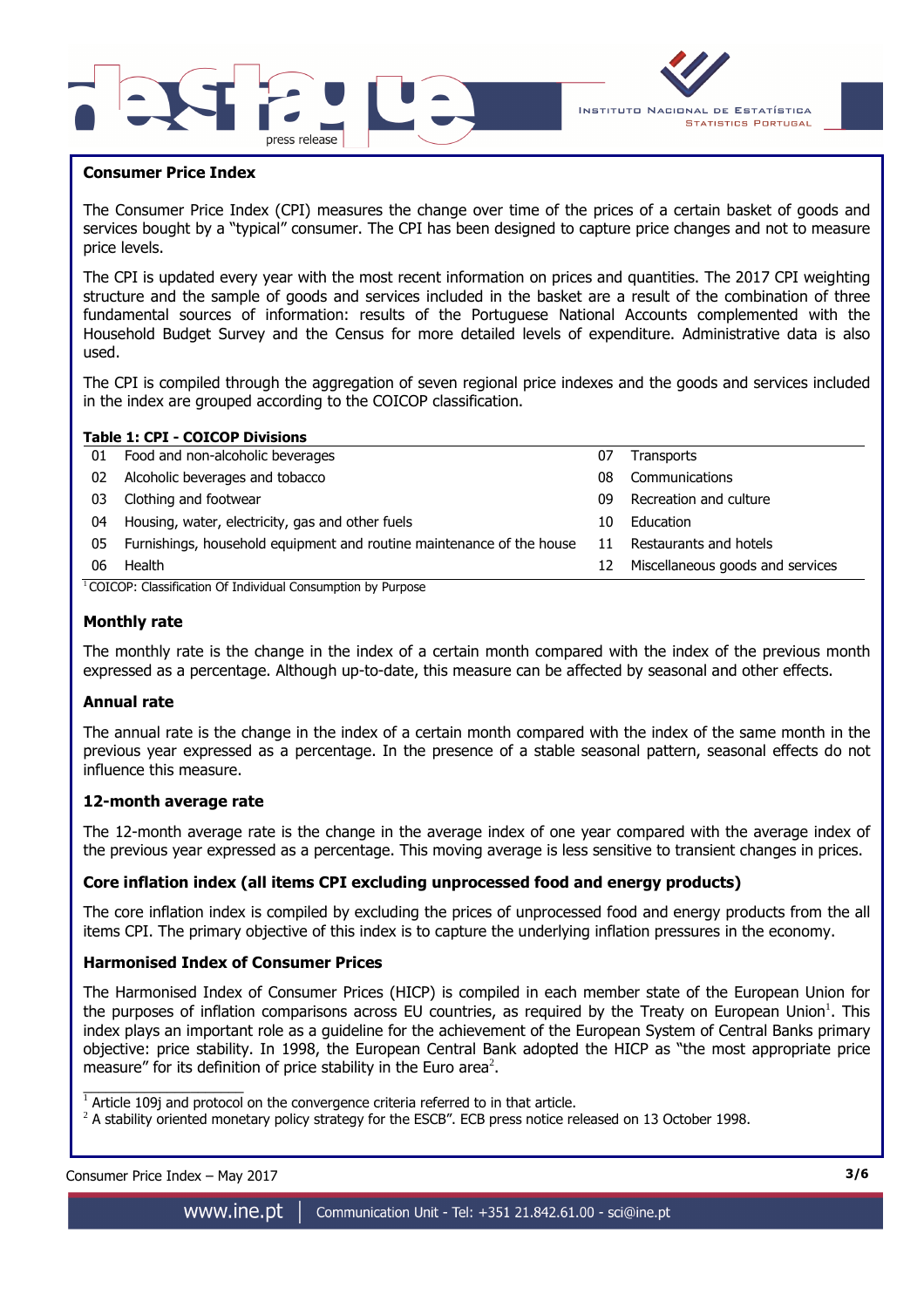

The HICP is produced in each Member State following a harmonized methodology developed by experts in the field of price statistics, under the "Price Statistics Working Group" and related Task Forces. From the methodological point of view, there are no major differences between the HICP and CPI. However, the different scope of coverage leads to differences in the weighting structure, mainly in Restaurants and hotels. This is mostly an effect of the inclusion of non-residents expenditure ("tourists") in the HICP and the corresponding exclusion from the CPI.

Additional information on the methodology of the HICP is available at http://ec.europa.eu/eurostat/web/hicp.

# **Table 2: CPI and HICP 2017 weighting structure**

|    | <b>COICOP divisions</b>                                               | <b>CPI</b> | <b>HICP</b> |
|----|-----------------------------------------------------------------------|------------|-------------|
| 01 | Food and non-alcoholic beverages                                      | 203.9      | 195.8       |
| 02 | Alcoholic beverages and tobacco                                       | 38.6       | 37.7        |
| 03 | Clothing and footwear                                                 | 73.6       | 74.4        |
| 04 | Housing, water, electricity, gas and other fuels                      | 99.8       | 93.9        |
| 05 | Furnishings, household equipment and routine maintenance of the house | 61.7       | 60.1        |
| 06 | Health                                                                | 59.0       | 56.4        |
| 07 | Transport                                                             | 153.5      | 150.8       |
| 08 | Communication                                                         | 34.3       | 32.3        |
| 09 | Recreation and culture                                                | 71.8       | 60.5        |
| 10 | Education                                                             | 15.9       | 14.9        |
| 11 | Restaurants and hotels                                                | 88.2       | 128.6       |
| 12 | Miscellaneous goods and services                                      | 99.8       | 94.4        |
| 00 | All items                                                             | $1,000^2$  | $1,000^2$   |

 $1$ COICOP: Classification Of Individual Consumption by Purpose.

 $2$  Due to rounding, the sum of the parts may not add exactly to 1000.

# **Presentation of data and rounding rules**

Since the release of the January 2013 CPI indices are published with base 100 in the year 2012.

Due to rounding procedures, those indices may not reproduce exactly the published rates of change. However, it should be noted that the published rates prevail.

In this press release the descriptive analysis is based on rounded values to one decimal.

# **Next press release**

The June 2017 CPI/HICP will be released on July 12<sup>th</sup>, 2017.

Consumer Price Index – May 2017 **4/6**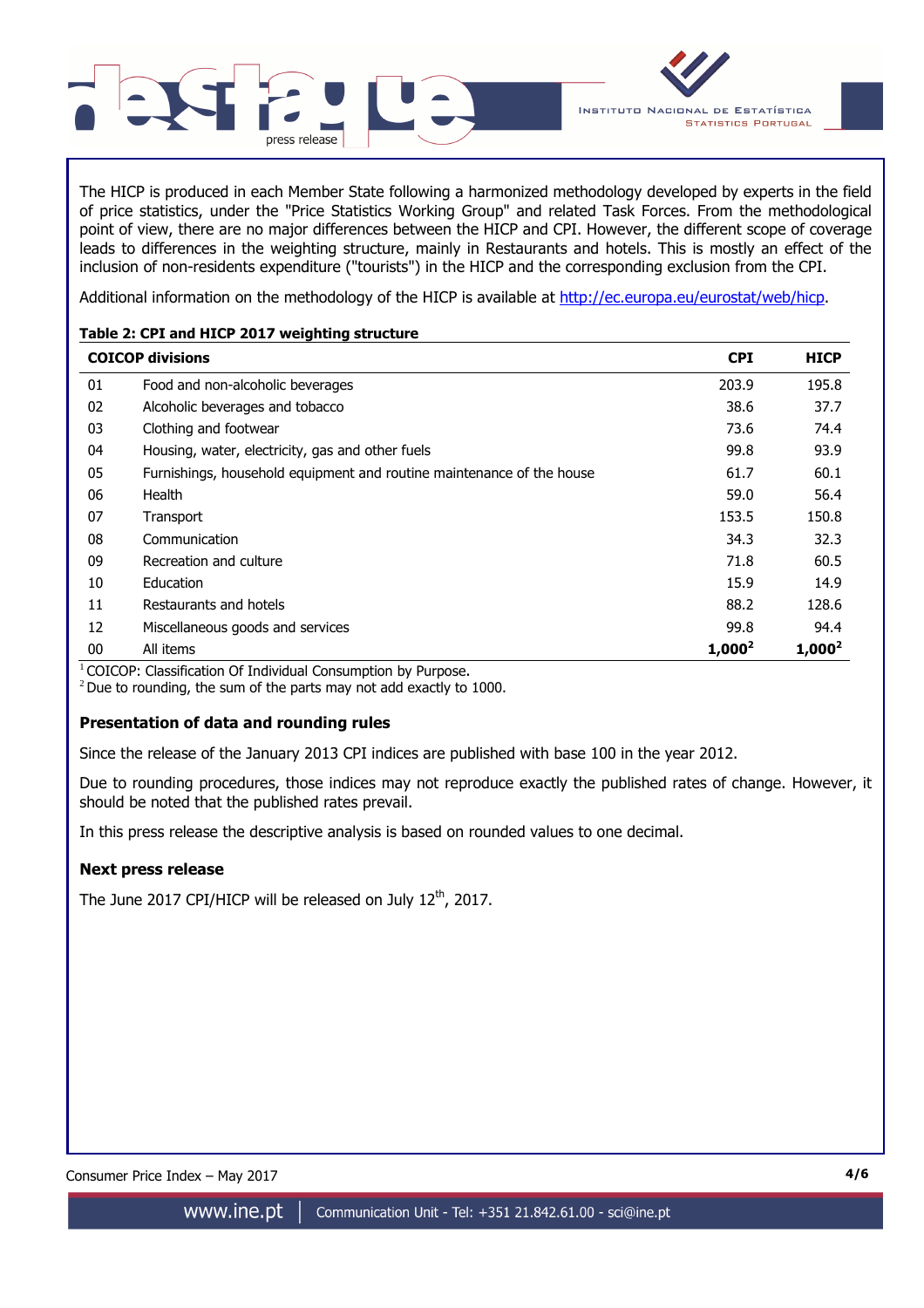

| <b>Annex:</b>   |                     | CPI rate of change (index division and all items CPI) |                                                                    |         |         |                 |         |      |         |      |      |         |         |  |  |  |
|-----------------|---------------------|-------------------------------------------------------|--------------------------------------------------------------------|---------|---------|-----------------|---------|------|---------|------|------|---------|---------|--|--|--|
|                 |                     | <b>All-items</b><br>Index divisions <sup>(1)</sup>    |                                                                    |         |         |                 |         |      |         |      |      |         |         |  |  |  |
|                 | 01                  | 02                                                    | 03                                                                 | 04      | 05      | 06              | 07      | 08   | 09      | 10   | 11   | 12      |         |  |  |  |
|                 | Annual average rate |                                                       |                                                                    |         |         |                 |         |      |         |      |      |         |         |  |  |  |
| 2014            | -1.34               | 3.09                                                  | $-2.11$                                                            | 2.22    | $-0.38$ | 0.66            | $-1.20$ | 1.10 | $-1.49$ | 0.43 | 0.97 | $-0.46$ | $-0.28$ |  |  |  |
| 2015            | 1.01                | 4.09                                                  | $-2.02$                                                            | 0.23    | 0.67    | 0.41            | $-0.99$ | 4.12 | $-0.63$ | 0.65 | 1.31 | 0.42    | 0.49    |  |  |  |
| 2016            | 0.49                | 2.61                                                  | $-0.39$                                                            | 0.39    | 0.43    | $-0.61$         | $-0.56$ | 3.17 | 1.02    | 0.89 | 2.21 | 0.60    | 0.61    |  |  |  |
|                 |                     | Annual rate                                           |                                                                    |         |         |                 |         |      |         |      |      |         |         |  |  |  |
| 2015 May        | 2.07                | 5.07                                                  | $-2.54$                                                            | 0.48    | 0.60    | 0.56            | 1.04    | 3.58 | $-0.82$ | 0.50 | 1.57 | $-0.02$ | 0.95    |  |  |  |
| June            | 1.95                | 4.91                                                  | $-3.44$                                                            | 0.62    | 0.78    | 0.49            | $-0.20$ | 4.90 | $-0.53$ | 0.51 | 1.54 | 0.02    | 0.80    |  |  |  |
| July            | 1.53                | 4.97                                                  | $-2.86$                                                            | 0.24    | 1.15    | 0.34            | $-0.42$ | 4.98 | $-0.48$ | 0.59 | 1.43 | 0.41    | 0.77    |  |  |  |
| August          | 1.71                | 4.36                                                  | $-2.65$                                                            | 0.05    | 1.14    | 0.47            | $-1.83$ | 4.96 | $-0.42$ | 0.58 | 1.51 | 1.08    | 0.66    |  |  |  |
| September       | 1.98                | 4.28                                                  | $-0.23$                                                            | $-0.22$ | 1.19    | 0.29            | $-1.11$ | 5.53 | $-0.54$ | 0.59 | 1.03 | 1.02    | 0.88    |  |  |  |
| October         | 1.27                | 3.89                                                  | $-0.90$                                                            | $-0.32$ | $-0.10$ | 0.19            | $-0.85$ | 4.77 | $-0.54$ | 0.93 | 0.95 | 1.60    | 0.63    |  |  |  |
| November        | 0.36                | 4.31                                                  | $-1.68$                                                            | $-0.16$ | $-0.01$ | 0.18            | 0.36    | 4.73 | 0.81    | 0.95 | 0.51 | 1.69    | 0.64    |  |  |  |
| December        | 0.00                | 4.32                                                  | $-2.28$                                                            | 0.04    | 0.05    | 0.28            | $-0.09$ | 4.93 | 0.21    | 0.93 | 0.23 | 1.33    | 0.40    |  |  |  |
| 2016 January    | 0.21                | 4.37                                                  | 0.16                                                               | $-0.07$ | 0.77    | $-0.01$         | 0.04    | 5.31 | 0.98    | 0.91 | 0.60 | 1.60    | 0.78    |  |  |  |
| February        | $-0.62$             | 4.06                                                  | $-0.23$                                                            | 0.59    | 1.14    | $-0.19$         | $-1.28$ | 3.95 | 1.90    | 0.92 | 0.15 | 1.09    | 0.40    |  |  |  |
| March           | $-0.73$             | 4.38                                                  | 0.02                                                               | 0.62    | 1.22    | $-0.16$         | $-1.43$ | 3.30 | 1.26    | 0.93 | 1.77 | 0.90    | 0.45    |  |  |  |
| April           | 0.09                | 2.41                                                  | 0.04                                                               | 0.69    | 0.89    | $-0.92$         | $-0.93$ | 2.95 | 0.74    | 0.94 | 1.99 | 0.43    | 0.48    |  |  |  |
| May             | $-0.10$             | 2.27                                                  | $-0.76$                                                            | 0.65    | 0.67    | $-0.98$         | $-1.29$ | 2.76 | 0.94    | 0.94 | 2.19 | 0.50    | 0.33    |  |  |  |
| June            | 1.01                | 1.89                                                  | $-0.86$                                                            | 0.69    | 0.62    | $-0.90$         | $-1.49$ | 1.75 | 0.94    | 0.94 | 2.61 | 0.74    | 0.55    |  |  |  |
| July            | 1.65                | 1.77                                                  | 1.32                                                               | 0.12    | 0.35    | $-0.72$         | $-2.10$ | 1.66 | 0.36    | 0.91 | 2.62 | 0.63    | 0.61    |  |  |  |
| August          | 1.82                | 2.16                                                  | 0.78                                                               | 0.28    | 0.02    | $-0.76$         | $-1.29$ | 1.57 | $-0.29$ | 0.89 | 3.29 | 0.41    | 0.72    |  |  |  |
| September       | 0.99                | 1.65                                                  | $-0.81$                                                            | $-0.05$ | $-0.26$ | $-0.59$         | $-0.29$ | 2.51 | 0.76    | 0.89 | 3.38 | 0.39    | 0.63    |  |  |  |
| October         | 0.45                | 2.23                                                  | $-1.44$                                                            | 0.24    | 0.02    | $-0.60$         | 0.94    | 3.05 | 2.56    | 0.77 | 4.20 | 0.10    | 0.88    |  |  |  |
| November        | 0.49                | 2.05                                                  | $-1.36$                                                            | 0.28    | 0.04    | $-0.62$         | 0.68    | 4.07 | 1.21    | 0.81 | 1.76 | $-0.01$ | 0.58    |  |  |  |
| December        | 0.62                | 2.28                                                  | $-0.93$                                                            | 0.61    | $-0.35$ | $-0.84$         | 1.89    | 5.18 | 0.91    | 0.82 | 1.85 | 0.42    | 0.88    |  |  |  |
| 2017 January    | 1.33                | 2.40                                                  | $-0.69$                                                            | 0.49    | $-0.19$ | $-0.47$         | 5.38    | 2.47 | 1.38    | 0.85 | 1.61 | $-0.13$ | 1.33    |  |  |  |
| February        | 2.37                | 2.57                                                  | $-1.83$                                                            | 0.11    | $-0.19$ | $-0.27$         | 5.89    | 1.92 | 0.83    | 0.85 | 1.89 | 0.44    | 1.55    |  |  |  |
| March           | 2.68                | 3.73                                                  | $-1.72$                                                            | 0.31    | $-0.83$ | $-0.26$         | 3.09    | 2.43 | 0.99    | 0.86 | 2.02 | 0.28    | 1.37    |  |  |  |
| April           | 1.97                | 3.29                                                  | $-2.01$                                                            | 0.15    | $-0.52$ | 0.73            | 4.58    | 3.07 | 2.70    | 0.85 | 5.70 | 0.41    | 1.98    |  |  |  |
| May             | 2.07                | 3.03                                                  | $-1.77$                                                            | 0.05    | $-0.23$ | 0.48            | 1.09    | 3.26 | 2.15    | 0.85 | 4.91 | 1.14    | 1.45    |  |  |  |
| <b>Symbols:</b> | f<br>estimated      |                                                       | Po provisional                                                     |         |         | x not available |         |      |         |      |      |         |         |  |  |  |
| Note:           |                     |                                                       | (1) The names of the divisions are given in the explanatory notes. |         |         |                 |         |      |         |      |      |         |         |  |  |  |

Source: INE - Portugal

Consumer Price Index – May 2017 **5/6**